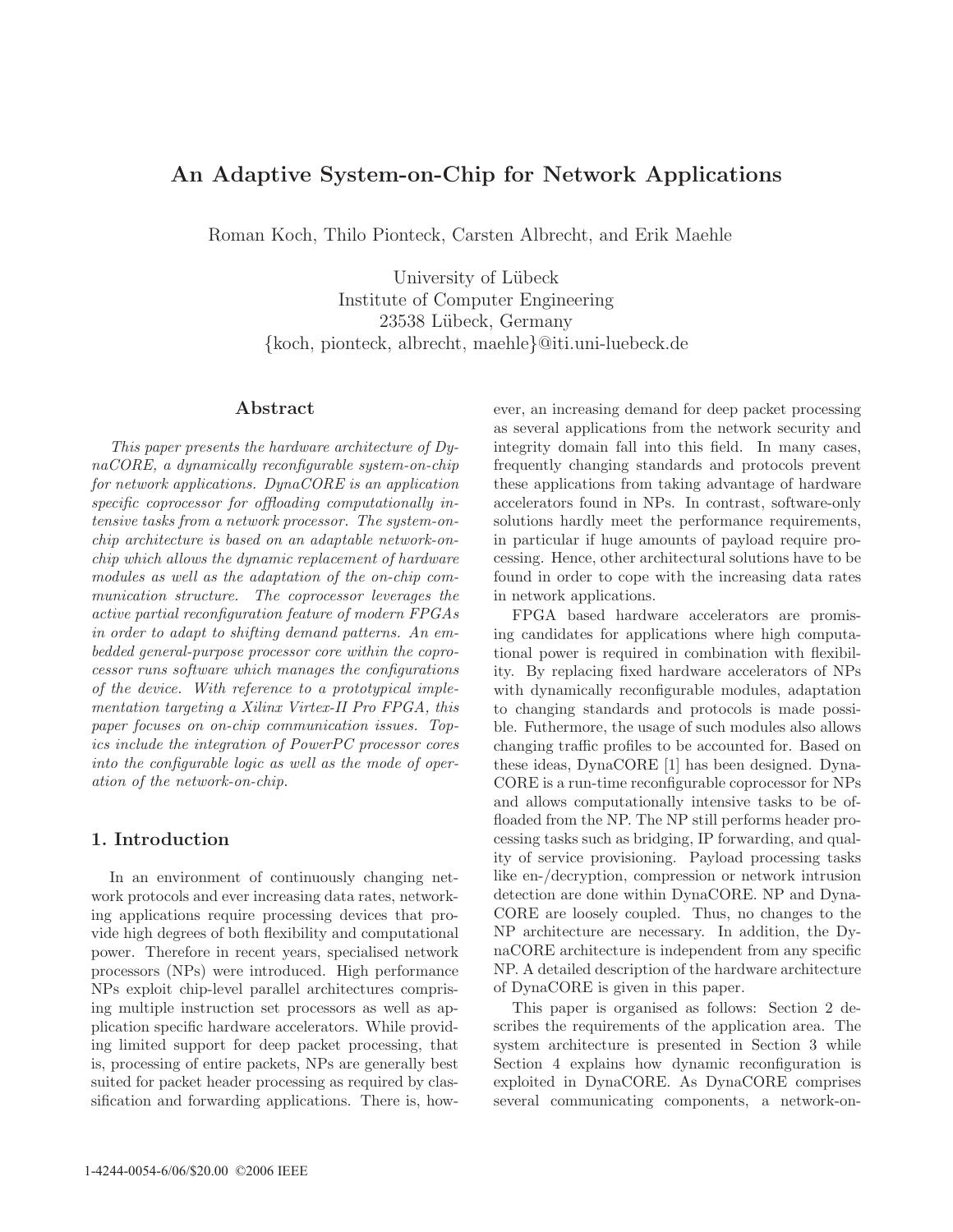chip (NoC) was chosen as the basis for the on-chip interconnection scheme. The NoC and its interfaces to the structural entities of DynaCORE, including CPU cores, are described in Section 5. Section 6 presents application scenarios before a short summary is given in Section 7.

# **2. Requirement Analysis**

Network applications place high demands on computational power and real-time operation. Only a few ten nanoseconds per packet are available to evaluate incoming packet headers. Since capacities of optical links grow very rapidly about a factor of two per year, today's link speed already reaches 10 Gb/s (OC-192) and 40 Gb/s (OC-768). Assuming a worst case traffic scenario with TCP acknowledge packets with a packet size of 40 bytes only, this would lead to processing rates of about 25 or 100 million packets per second. Backbone traffic, however, consists in general of packets with an average size of 507 bytes [8], as traffic traces indicate.

For the last ten years, the composition of internet backbone traffic has been rather stable in respect of the protocol layers 1 to 4 of the OSI layer model. In contrast to lower layers, higher layer protocols vary more frequently. IP backbone traffic comprises of about 85.1% of TCP packets or 95.7% of TCP-based data volume. TCP is a stream-based, connection-oriented, and lossless transport protocol that provides congestion control. The residual traffic is mainly dominated by UDP. Only about 2% of packets and less than 1% of the data volume make up the non-TCP/UDP part [8]. At first view, IPsec and other secure traffic seem to be marginal, but secure connections are hardly visible at lower layers. Most secure connections are established on top of TCP so that they are invisible from the point of IP. Just a quarter of IP traffic is generated by Telnet, SSH, FTP, and SCP. Web applications using the http and https protocols generate the lion's share [4]. State-of-the-art network processors such as the Intel IXP 2400 provide bandwidths of 4 Gb/s and more. So, the IXP 2400 for example has to deal with 3.8  $Gb/s$ TCP traffic including at least  $0.125 \, \text{Gb/s}$  traffic for secure socket layer connections and about 0.125 Gb/s of IPsec traffic.

In the area of edge routers the traffic composition deviates. Virtual private networks (VPNs) often combine encryption with compression so that the computational effort is high. It has to be assumed that most routers transport similar packet flows without any need for encryption or compression. Conversely, a small number of routers generate a high amount of encrypted traffic. In those routers the ratio of encrypted to unencrypted

traffic is several times higher than in a backbone. Reliable numbers, however, can hardly be given because of the lack of freely available statistics on edge-router traffic.

Encrypted and/or compressed data rarely uses the complete maximum transfer unit, but minimal-sized packets can be assumed to be rare as well. Design parameters such as buffer sizes and time-out values are to be adjusted to best ratio of performance and resource utilisation. Therefore, DynaCORE has to be designed to deal with average-sized packets. Worst-case assumptions base on 1  $Gb/s$  incoming traffic stream and a packet size of 507 bytes. DynaCORE has about 4 ms time to classify and dispatch an incoming packet as well as for a dynamic exchange of functional units, if applicable.

## **3. System Architecture**

This section covers the system level architecture of DynaCORE from a structural point of view. The dynamic behaviour of the system is considered in detail in subsequent sections.

The DynaCORE architecture is an adaptive systemon-chip (SoC) architecture specifically designed for high-speed networking applications. It relies on an underlying technology which allows blocks of logic circuitry within the chip to be replaced while the system is running. In addition, a general-purpose processor is supposed to be available for software based management and processing tasks. Appropriate technology is available in the form of recent FPGA families which are capable of dynamic or active partial reconfiguration [3] and, furthermore, include CPU cores in the FPGA. In the following, the term reconfiguration is used for the process of replacing blocks of logic circuitry. Reconfiguration enables DynaCORE to adapt to changing requirements by applying, as needed, different algorithms to data being transferred over a network.

As depicted in Figure 1, the DynaCORE architecture resolves into static and reconfigurable parts. The static part of DynaCORE is made up of global control and system management logic. In particular, it contains a dispatcher, a reconfiguration manager (RM) and interfaces for communication with the outside world. Utilising the I/O interfaces the receive unit receives data from the network. Subsequently, data is directed to the appropriate hardware assist (HA) by the dispatcher. Processed data is then sent back to the external network by the transmit unit making use of the I/O interfaces again. The RM takes care that the appropriate processing circuitry is available for the required type of processing. If necessary, it trig-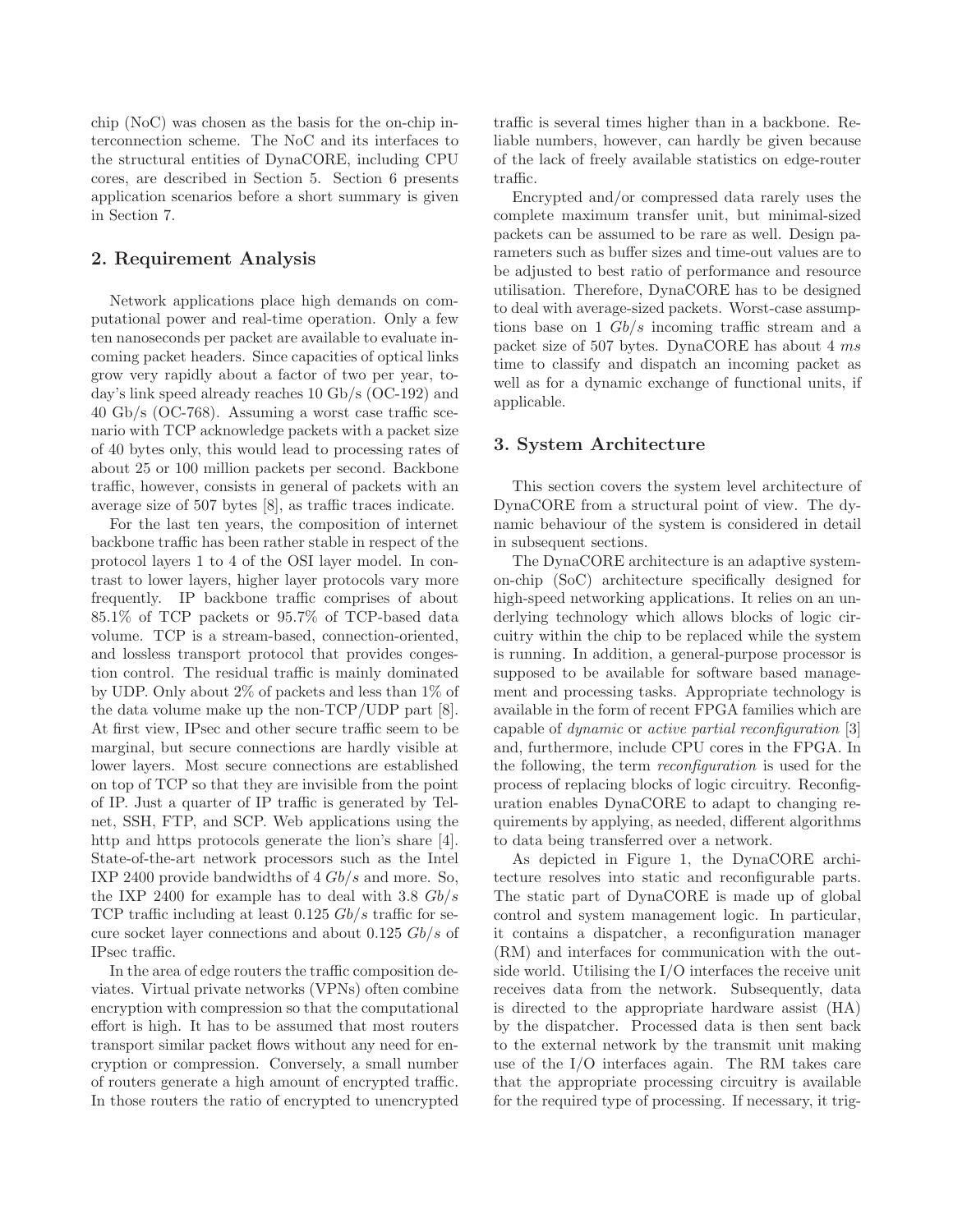

**Figure 1. DynaCORE Block Diagram**

gers and controls reconfiguration of DynaCORE. For that purpose, the RM communicates with reconfiguration logic encapsulating a particular hardware instance which is referred to as *internal configuration access port* (ICAP [9]). The ICAP interfaces DynaCORE logic with the underlying reconfigurable hardware. Besides the static part of the architecture there is a reconfigurable part which contains the actual processing logic in the form of HAs. Finally, the component interconnect is provided by a NoC which comprises both static and reconfigurable elements. The reconfigurability of the NoC structure allows for HAs of different sizes.

A standard HA is composed of an HA core, a monitor and logic interfacing the NoC. HA cores may be based on off-the-shelf intellectual property cores (IP cores). The monitor of an HA processes core state information and supplies the RM with data necessary for reconfiguration decisions. In addition to these standard HAs, there is also an HA that is based on an embedded processor core instead of an IP core. That is, it performs data processing tasks in software rather than in hardware. The software based HA serves as a universal low-performance backup for situations where the external demand pattern cannot be matched by a configuration of solely standard HAs. Futhermore, the software instance attenuates the effect of standard HAs being temporarily non-operational in the course of reconfiguration.

## **4. Reconfiguration**

Adaptivity is the main feature of DynaCORE. In the following, the basis for reconfiguration decisions is explained and implementation specific issues are covered.

#### **4.1. Reconfiguration Control**

A conceptual entity, the reconfiguration control, is set on top of the system to guard and observe its complete functionality. The reconfiguration control is responsible for allocating reconfigurable logic and configuring functional cores. Its goals are to provide all functions required by the traffic profile and to achieve a balanced load distribution. It is comprised of three components to observe and optimise the coprocessor's performance: the reconfiguration manager (RM), the dispatcher, and the *performance monitors*.

Each HA hosts a performance monitor to collect information about its internal state. The collected data is forwarded to the RM. It may consist of, e.g., number of processed words and function-specific values. For example, a DES encryption core could be observed by the number of words processed, the number of keys used and the frequency of key changes in respect to a certain time period.

Decisions of the RM including creation and removal of new HAs solely base on this current state information. The set of potential configurations is precomputed and constitutes the state space of a finite state machine. Transitions are defined by rules that are basically composed of comparisons of thresholds and measurands [1]. Furthermore, the RM manages the flow mapping. The short-term assignment of incoming packets is performed by the dispatcher. Strictly speaking, the dispatcher executes the order of the RM for the crucial parts of protocol wrapping between the network processor, the Internet-protocol world, and DynaCORE with its proprietary internal protocol [2].

#### **4.2 Implementation Issues**

During the initial phase of the DynaCORE project Xilinx Virtex-II Pro FPGAs [9] were the only platform which provided for dynamic partial reconfiguration and which also met the hardware and software performance requirements. Therefore, the DynaCORE architecture has been designed with a prototypical implementation on a Xilinx Virtex-II Pro FPGA in mind. As the newer Virtex-4 FX family features a similar chip-level architecture, that implementation can be easily migrated to this platform just with marginal modifications. Following the decision for a specific implementation platform, the DynaCORE architecture was, to a certain degree, tailored according to the specific properties of that platform. Therefore, DynaCORE does not only rely on active partial reconfigurability, it also features components which directly map to the embedded PowerPC 405 processor cores, the ICAP and blocks of dual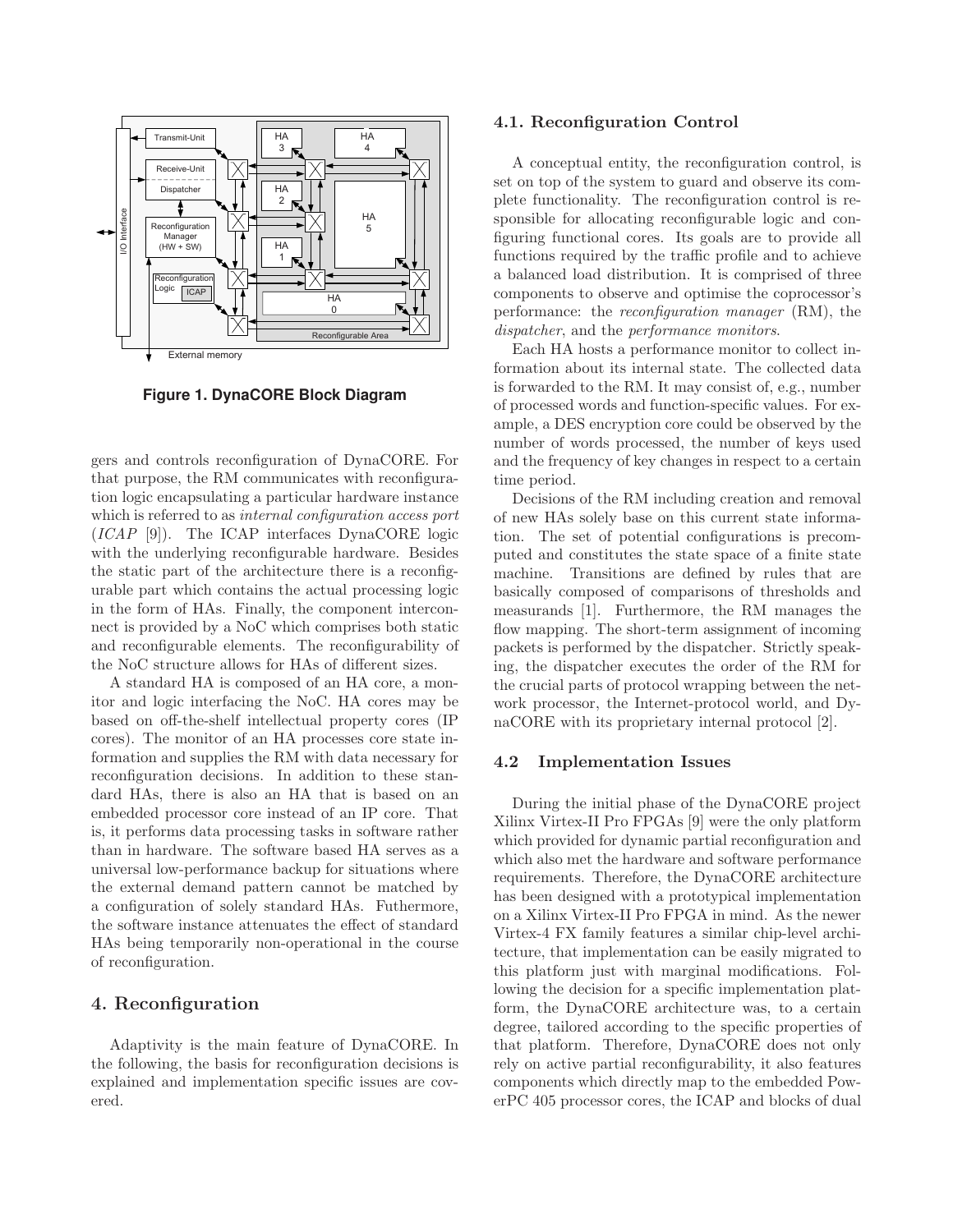ported SRAM (BlockRAM), all of which can be found in Xilinx Virtex-II Pro and Virtex-4 FX FPGAs. External memory is used to store descriptions of all types of HAs and reconfigurable NoC elements. These descriptions are stored in the form of configuration bitstreams which are sequences of bytes that, when written to the ICAP, cause the respective HA or NoC element to be configured into the FPGA.

# **5. Network-on-Chip**

This section covers the NoC which serves as the onchip interconnection structure of DynaCORE as well as communication aspects of the components attached to the NoC.

## **5.1 Concept**

DynaCORE aims at network applications or, more specifically, at packet payload processing tasks. The principle way of operation is therefore easily described as data packets being taken from an external network, fed into DynaCORE, directed through on-chip processing facilities and, finally, handed over to the external network. As a consequence, on-chip traffic is dominated by data bursts along certain paths rather than by an arbitrary exchange of messages between components. The actual data path, however, may vary depending on the particular task. In addition, the dynamically replaceable HAs may occupy areas of different sizes and thus require changes to the interconnection structure. Hence, a static interconnection scheme would not be suitable for DynaCORE. Therefore, DynaCORE builds up upon a reconfigurable NoC.

## **5.1.1 NoC Topology**

The NoC consists of full-duplex links and switches with a maximum of three links to adjacent switches and one link to a local HA. Depending on the number of nonlocal links a linear network or a two-dimensional grid can be instantiated. The routing of packets inside the NoC is indirectly controlled by the RM which supplies the individual switches with routing tables.

In order to support HAs of varying sizes, switches can be dynamically inserted into and removed from the NoC. This provides the basis for replacing a large HA with two or more smaller HAs or vice versa. The mechanism for dynamically changing the NoC is essentially the same as the one applied for dynamically replacing HAs. It is based on dynamic reconfiguration controlled by the reconfiguration control unit in conjunction with the dispatcher. The RM maintains a global view of

the NoC structure and ensures that connectivity constraints are always met.

## **5.1.2 Protocol Stack**

While other NoCs like [6, 7, 10] make use of relatively lean protocols, the NoC used in DynaCORE utilises a three-layer protocol stack. The decision for a more complex protocol was made, because processing instances should be relocatable, there should be support for prioritised traffic, and a future expansion of the DynaCORE implementation to multiple FPGAs should be taken into account. The header structures of the individual layers are depicted in Figure 2.



**Figure 2. Protocol headers**

Each header consists of 32 bits of data. At the lowest level, there is the data link header. It contains physical destination (DST) and source addresses (SRC), gives information on the number of subsequent 32 bit words that belong to the current packet (Length) as well as it differentiates several message types (Type) and priorities (Prio). The network-layer header provides logical destination (DA) and source addresses (SA) and a time-to-live (TTL) field that serves for breaking loops. For data packets, another logical destination address may be supplied in a compressed form  $(Trans = tran$ sit address). This address specifies to which component a packet should be sent after processing. At the highest level, the application-layer header contains a sub-address  $(AT =$  application type) and a parameter (Type of  $Proc = type of processing$ ) for evaluation by an HA. In addition, this header carries a context identifier (Context ID) that allows different packets to be associated with each other.

While physical addresses refer to specific switches at specific locations within the NoC topology, the logical addresses refer to processing entities. Packets are routed from one switch to another solely based on the physical address DST. The addressed switch eventu-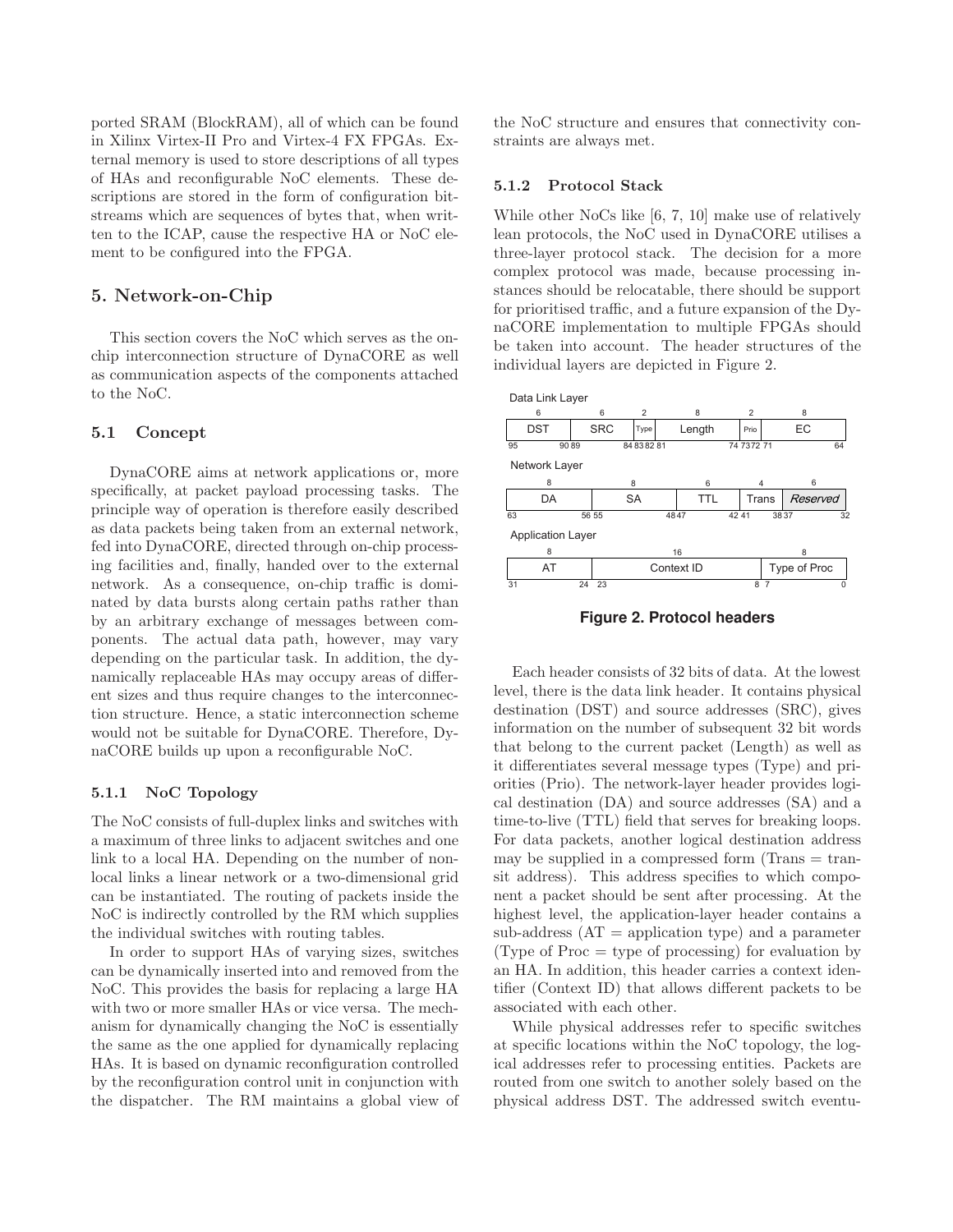ally passes the packet on to the locally connected HA. The HA, in turn, determines by the logical address DA whether any and which of its processing entities is addressed. A single HA may listen to multiple logical addresses, and it may also give its switch information on where to send packets which are misdirected, that is, which contain a DA the HA is not responsible for. This mechanism is primarily used in combination with dynamic reconfiguration as described in Section 4. The differentiation between physical and logical addresses allows HAs and sub-ordinate processing entities to be moved or combined within the NoC. Moreover, the protocol is prepared for an envisioned multi-chip system which comprises one NoC per chip. Here, physical addresses would be local to each chip and refer to switches as well as to inter-chip gateways while logical addresses remain valid in the system level context.

### **5.1.3 Reconfiguration**

The NoC is prepared for two reconfiguration scenarios: First, it actively supports the replacement of individual HAs. Second, the NoC topology can be adapted by dynamically inserting or deleting switches.

**Dynamic replacement of an HA.** An HA A may be scheduled to be replaced by an HA B when the RM determines that the functionality provided by HA B is more urgently needed than that of HA A. At the time the replacement process starts, however, there may still be packets in transit within the NoC that are destined for HA A. Hence, precautions are necessary to ensure that these packets are properly processed even when HA A has already become absent. Therefore, the RM determines a backup HA C which provides the same functionality as HA A and assigns the logical addresses previously used by HA A to HA C. Generally, a software based HA as described in Section 3 serves as a universal backup HA. In case of the Virtex-II Pro implementation one of the two PowerPC cores is reserved for this purpose. Subsequent to actually replacing HA A by HA  $B$ , HA  $B$  is supplied with a mapping of the logical addresses of HA A to the physical address of backup HA C. Packets destined for HA A will now be routed to HA  $B$ , because HA  $B$  is located at the physical address of former HA A. HA B can now update the physical address DST of such packets according to the aforementioned mapping so that these packets are eventually forwarded to the backup HA C. This forwarding mechanism is supported by the generic HA interface which is a subcomponent of any HA and described in Section 5.2.



**Figure 3. Adaptation of NoC structure**

**Dynamic insertion and removal of switches.** When the structure of the NoC is changed, special care has to be taken not to isolate parts of the NoC. It has to be made sure that a new switch can be accessed by the neighbouring switches. A typical scenario is depicted in figure 3. Here, HA2 is replaced by two smaller HAs (HA7 and HA8). In order to connect HA7 to the NoC a new switch  $(5)$  has to be inserted in between of switches  $(1)$  and  $(2)$ . Since the dynamic reconfiguration should not affect other hardware modules and their communications, it must be guaranteed that packets are not sent directly from switch  $(1)$  to switch  $(2)$  or vice versa. Therefore, the routing tables of these switches have to be adapted. In addition, the routing table of switch 1 should hold information to access the new switch 5 . These updates are done under the control of the reconfiguration control unit which sends NoC internal messages containing the routing tables to the affected switches. The messages are addressed to the physical addresses of the switches and tagged highest priority, ensuring that they are processed with precedence within the packet switched NoC.

As soon as the diversion for packet traffic has been set up, switch  $(5)$  is added to the system together with the new HAs. Now the first step is to initialise the routing table of the new switch. Therefore, a corresponding message is generated by the reconfiguration control unit. The message can successfully be forwarded by switch  $(1)$  as it obtained knowledge of switch  $(5)$  and its physical address with the recent update of its routing table. The final step consists of updating the routing tables of all surrounding switches, thereby cancelling the diversion and activating the connections between switches  $(1)$ ,  $(5)$ , and  $(2)$ . In the case of removing a switch from the NoC essentially the same procedure is applied.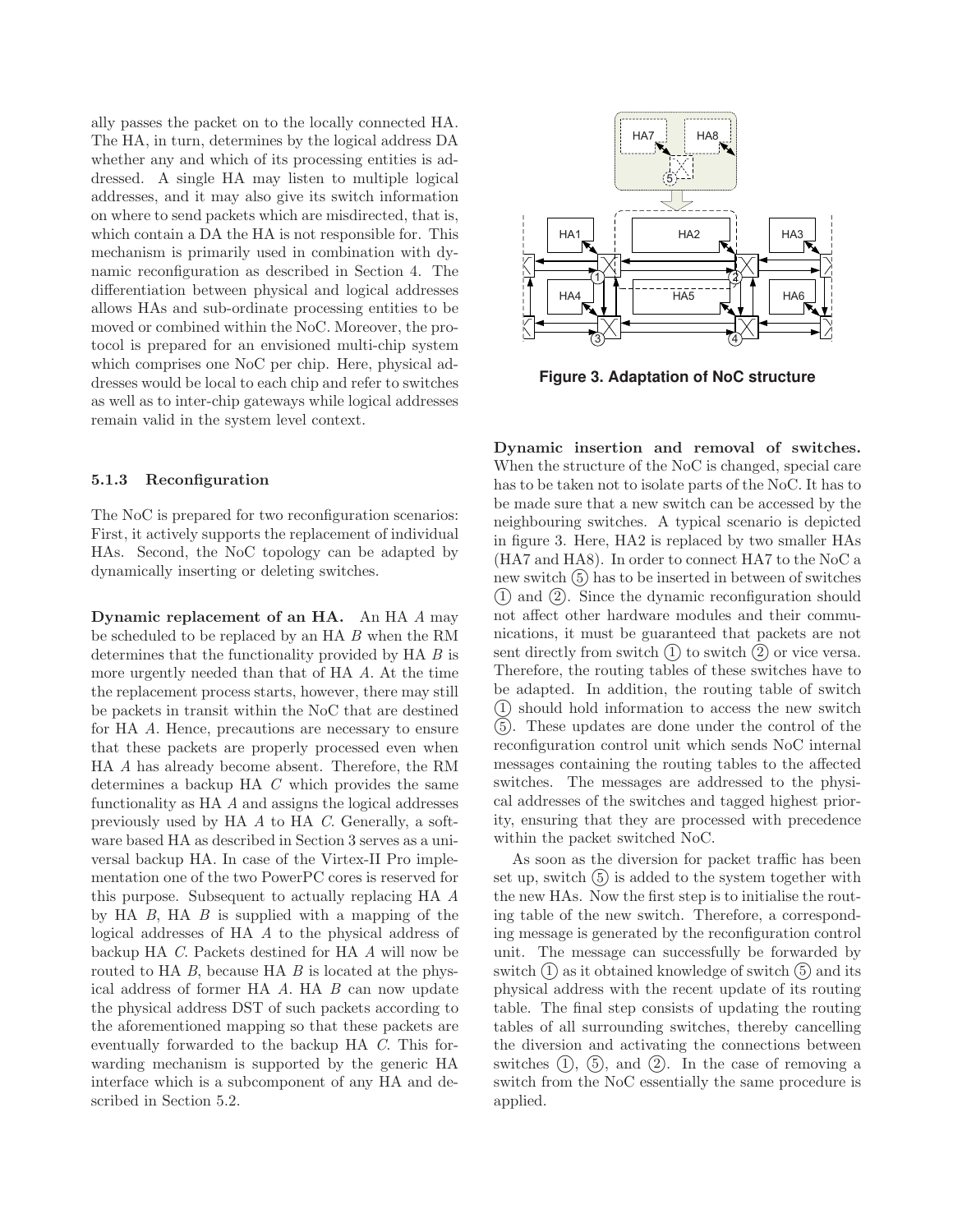

**Figure 4. Internal switch architecture**

#### **5.2 Implementation**

The main component of the NoC is the switch. Its block structure is depicted in Figure 4. For each of the 16 bit wide input ports of the switch, a Virtex-II Pro BlockRAM is used as a FIFO allowing storage of a complete packet. The first 32 bit of the packet header are bypassed to the switch controller so that header analysation can start immediately. Beside the TTL field, only the data-link layer is processed. At first, the priority of the incoming packet is determined in order to regulate the access to the routing table. Arbitration is done by using the Prio and the Type field of the header. In the case of equal priorities, access to the routing table is granted round robin. The routing table consists of 64 entries of 2 bit and is mapped onto DistributedRAM. Depending on the destination address in the packet header a port is assigned and the packet is immediately forwarded to the next switch or to the local HA. In case of a free destination port the header processing inside a switch is done in five clock cycles. If the destination port is not available, the complete packet is buffered in the FIFO of the corresponding input port. Meanwhile, the switch sends a NoC internal message to its predecessor in order to prevent the arrival of further packets.

The routing tables for the switches are provided by the RM. They are generated after initialisation, a change in the structure of the NoC and when HAs are exchanged. For their immediate distribution over the NoC, a special NoC internal message class is used. Table 5.2 provides an overview over the different message classes of the NoC. In total there exists six message classes. Differentiation is done using the Type (T) and Prio (P) field of the data link layer.

**Table 1. NoC message classes**

| T P   |                | Class       | Description                       |
|-------|----------------|-------------|-----------------------------------|
| 00    | 0 <sup>0</sup> | Payload     | Payload data for HAs              |
| 00    | 01             | Monitor     | Data to/from HA monitor           |
|       |                | $Log\_Addr$ | Logical addr. for HA interface    |
| 01 10 |                | Forw_Addr   | Addresses for packet forwarding   |
|       |                |             | AT field is used for distinction  |
| 10 10 |                | Route_Tbl   | Routing tables for the switches   |
| 10    | -11            | $NoC_Msg$   | Internal message for flow control |
|       | 11             | Rec_Data    | Data for dynamic reconf.          |

When the physical address of a packet matches the address of a switch, the packet is forwarded to the HA. The structure of the HA is shown in Figure 5. A special interface inside the HA separates the local port of the switch from the actual IP core. This avoids any adaptation of the switch to the bitwidth or communication protocol of an IP core. The HA interface consists of a receive and transmit unit, an HA identifier block and the HA monitor. According to the logical address and the AT field, the receive units transfers the incoming packet to one of the components inside an HA. In addition, it converts the bitwidth of the different components and provides an additional buffer. The actual determination of the destination of a packet is done inside the HA identifier block. Therefore, local addresses of the HA and potential forwarding addresses are stored inside this block. If the packet matches a logical address of the HA, the payload is transferred to the IP core and header information is bypassed to the transmit unit and the HA identifier. The HA identifier block determines the new destination address for the processed payload data. This information is passed to the transmit unit which creates a new header.

If a packet matches the physical address of the switch but not any of the logical addresses of the HA, it is either targeted to the HA monitor or to an HA which was formely attached to the switch. In the second case it is directly transferred from the receive unit to the transmit unit of the HA. Inside the transmit unit, the physical and logical destination addresses of the original header are overwitten by the forwarding addresses stored in the HA identifier block. Afterwards, the packet is transferred to the switch. If a packet is assigned to the HA monitor, the application layer and optional payload are forwarded to the HA monitor. The HA monitor is capable of sending packets to the reconfiguration control unit without being trig-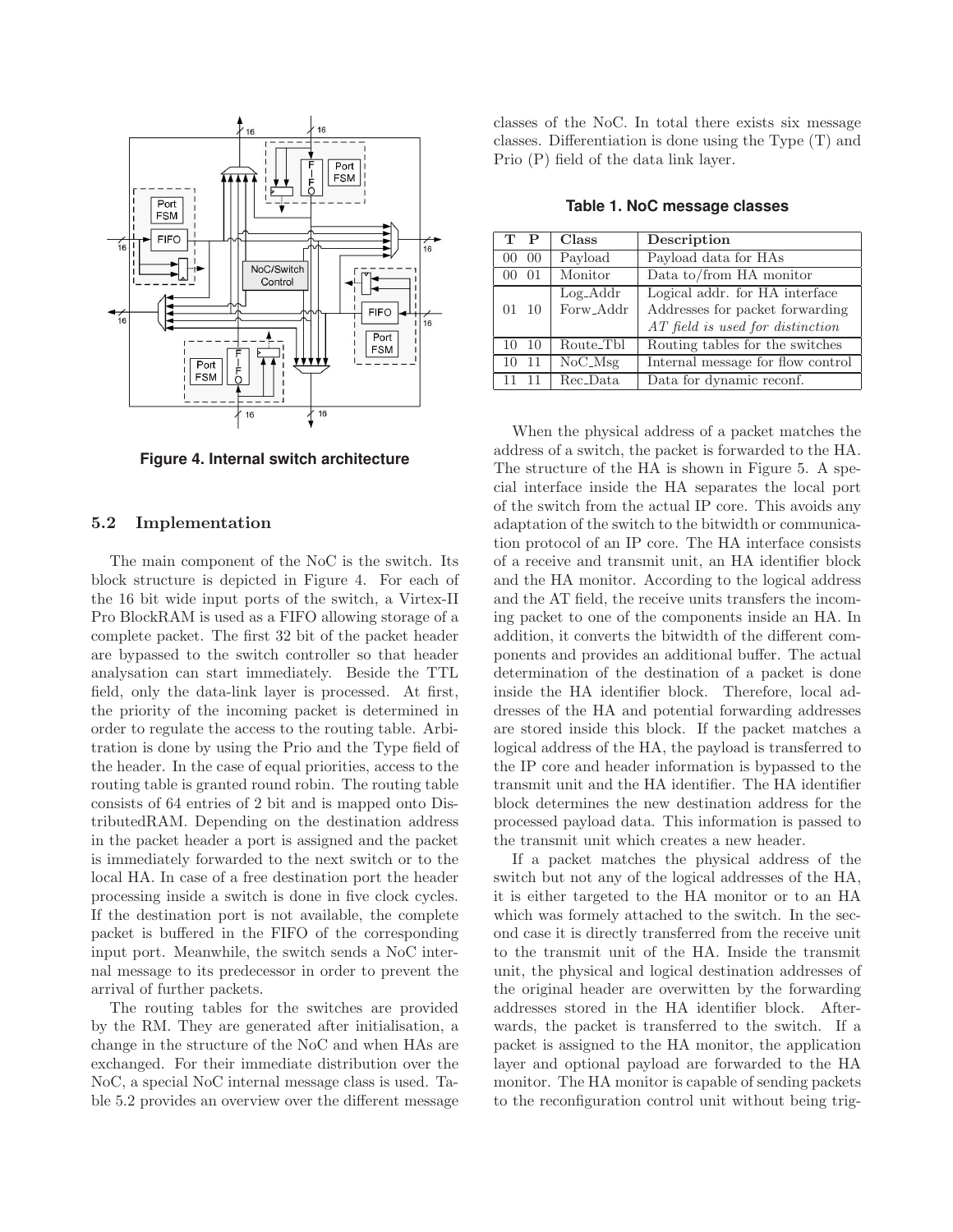

**Figure 5. Generic structure of an HA**

gered. Therefore, the HA monitor can create packet headers independently from formerly received packet headers.

#### **5.3 Integration of PowerPC Cores**

The prototypical implementation of DynaCORE is based on a Virtex-II Pro XC2VP30 FPGA that contains two PowerPC 405 processor cores, one of which is dedicated to the RM software while the other is used for software based HAs. Both cores are connected to external memory which serves as the storage for both program code and data. As described in Section 3, the external memory also stores configuration bitstreams.

The PowerPC 405 cores provide two interfaces which are suitable for communication with the surrounding logic: The processor local bus (PLB) and the on-chip memory bus (OCM bus). Unlike a microcontroller, the PowerPC does not feature any programmable I/Os. However, although the OCM bus is exclusively specified for use with BlockRAM blocks on the FPGA, it has been successfully used for also interfacing the PowerPC core with arbitrary logic. That way, general purpose I/Os have been implemented very efficiently with regard to resource usage. In view of the complexity inherent to logic connecting to the PLB, the OCM bus was thus chosen for connecting the PowerPC cores to the NoC. The PLB is solely used to connect the PowerPC cores to external memory.

As a consequence, the RM software must actively transfer configuration data from the external memory to the reconfiguration logic word by word. At a first glance, this approach may appear to be sub-optimal compared to a solution based on direct transfers from memory to reconfiguration logic. A closer view, however, reveals that there is not any negative impact on the performance of the system. The processor core may be clocked at a frequency several times as high as the surrounding logic. Thus, the need for multiple machine instructions per data word to be copied

does not necessarily slow down the process. Moreover, the copy routine can safely be assumed to reside either in the L1 instruction cache or to be stored in onchip memory so that instruction fetches do not require access to external memory. Accordingly, the external memory bandwidth is exclusively available to the bitstream copying process. More specifically, the processor cores of an XC2VP30FF896-6 can be clocked at up to 350 MHz. In the experimental system, the external DDR-SDRAM is clocked at 100 MHz and connected by a 32 bit data bus. These figures indicate that is quite feasible to transfer 8 bit words to the ICAP at a rate of 50 MHz which is the maximum frequency allowed for configuration. Compared to a solution involving a second PLB master besides the PowerPCs, the overall complexity of the system is significantly reduced.

# **6. Application Scenario**

The current focus of applying DynaCORE is set on stream-based networking applications. These applications demand a huge variety of different algorithms which can hardly be supported by a single static device. In order to support networking applications such as edge router functionalities, e.g., packet filtering for firewalls or network intrusion detection systems, establishing VPNs, content-based switching, etc., DynaCORE is attached to an NP. The NP allows an appropriate integration of DynaCORE because of its flexible software programmability.



**Figure 6. VPN configuration example**

A suitable scenario for DynaCORE is a VPN to connect at least two separated local area networks (LANs) and/or other spread VPN participants. VPNs usually encrypt their packet payload to ensure security and frequently compress it to reduce the amount of data. The need for compression is generally motivated using